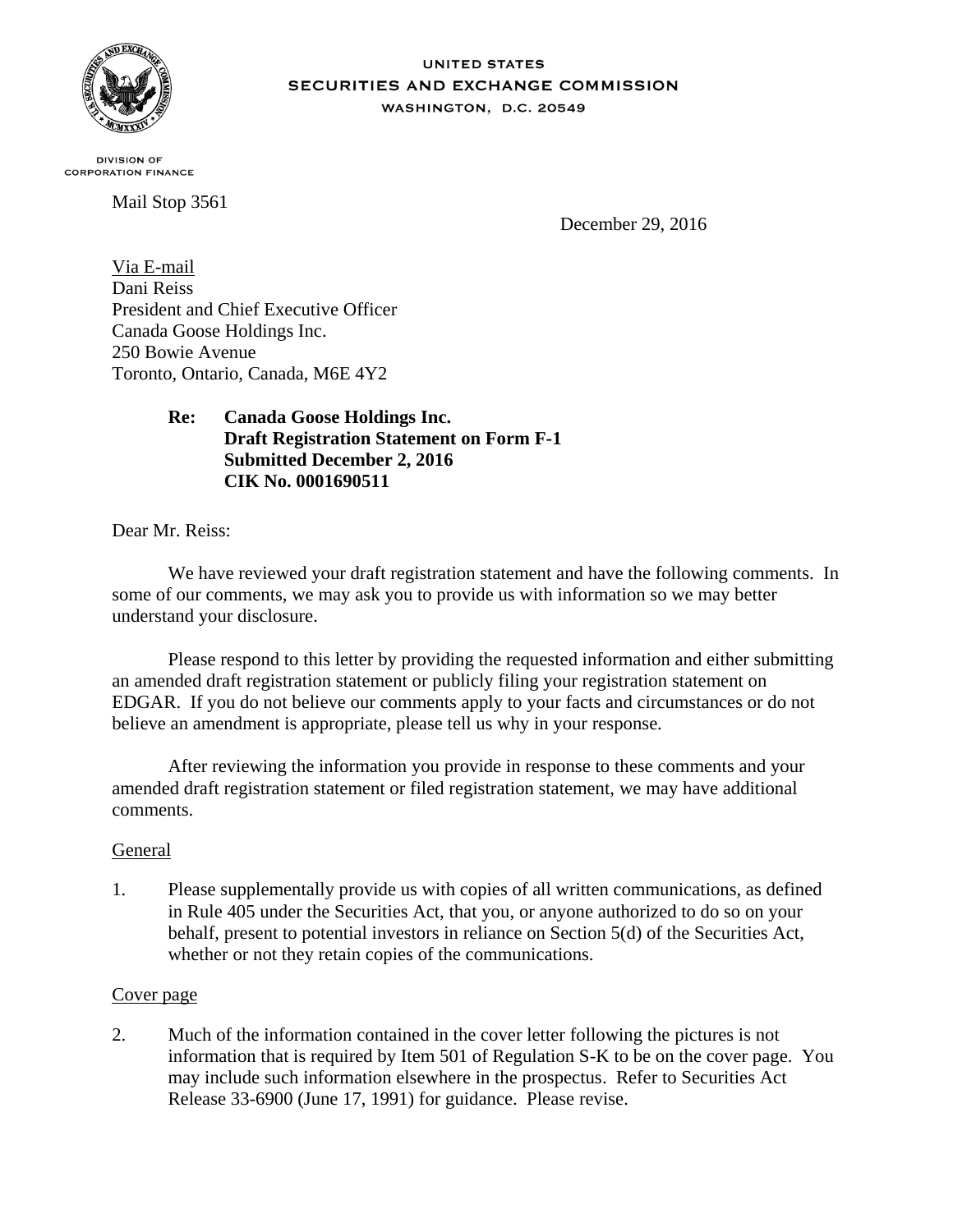### Industry and Market Data, page i

3. We note the sentences on the inside cover page that the research by Euromonitor "should not be relied upon" and that investors "should not place substantial weight on these studies in making your investment decision." Please remove such statements, as they imply that you are not responsible for the accuracy of the information you elect to include in your prospectus.

### Summary Historical Consolidated Financial and Other Data, page 10

4. We note that you exclude "Bain Capital management fees" and " non-cash interest on Bain Capital subordinated debt" from your non-GAAP adjusted net income measure. Please explain to us why these expenses are not normal, recurring, cash operating expenses necessary to operate your business. See Question 100.01 of the updated Non-GAAP Compliance and Disclosure Interpretations issued on May 17, 2016.

### Risk Factors, page 14

5. We note your statement "The risks and uncertainties described below are not the only ones we face." Since you are required to disclose all risk factors that you believe are material at this time, please delete this statement.

### Use of Proceeds, page 36

6. Please set forth the interest rate and maturity of the indebtedness you intend to repay. See Instruction 4 to Item 504 of Regulation S-K.

### Recapitalization, page 38

7. Please clarify when you will take each of the actions described in this section and how you will provide disclosure of that reflects the changes to the capital structure of the registrant prior to completion of this offering. For example, when will you disclose the terms of the new credit agreement.

### Results of Operations, page 49

8. We note you provide comparison of the fiscal year ended March 31, 2015 to the unaudited pro forma combined period for the fiscal year ended March 31, 2014. Please also provide a separate discussion and analysis of historical results of operations for predecessor period between April 1, 2013 and December 8, 2013 and successor period between December 9, 2013 and March 31, 2014 as presented in your audited consolidated statements of Income (Loss) and comprehensive Income (Loss) on page F-3. Refer to Item 5 of Form 20-F.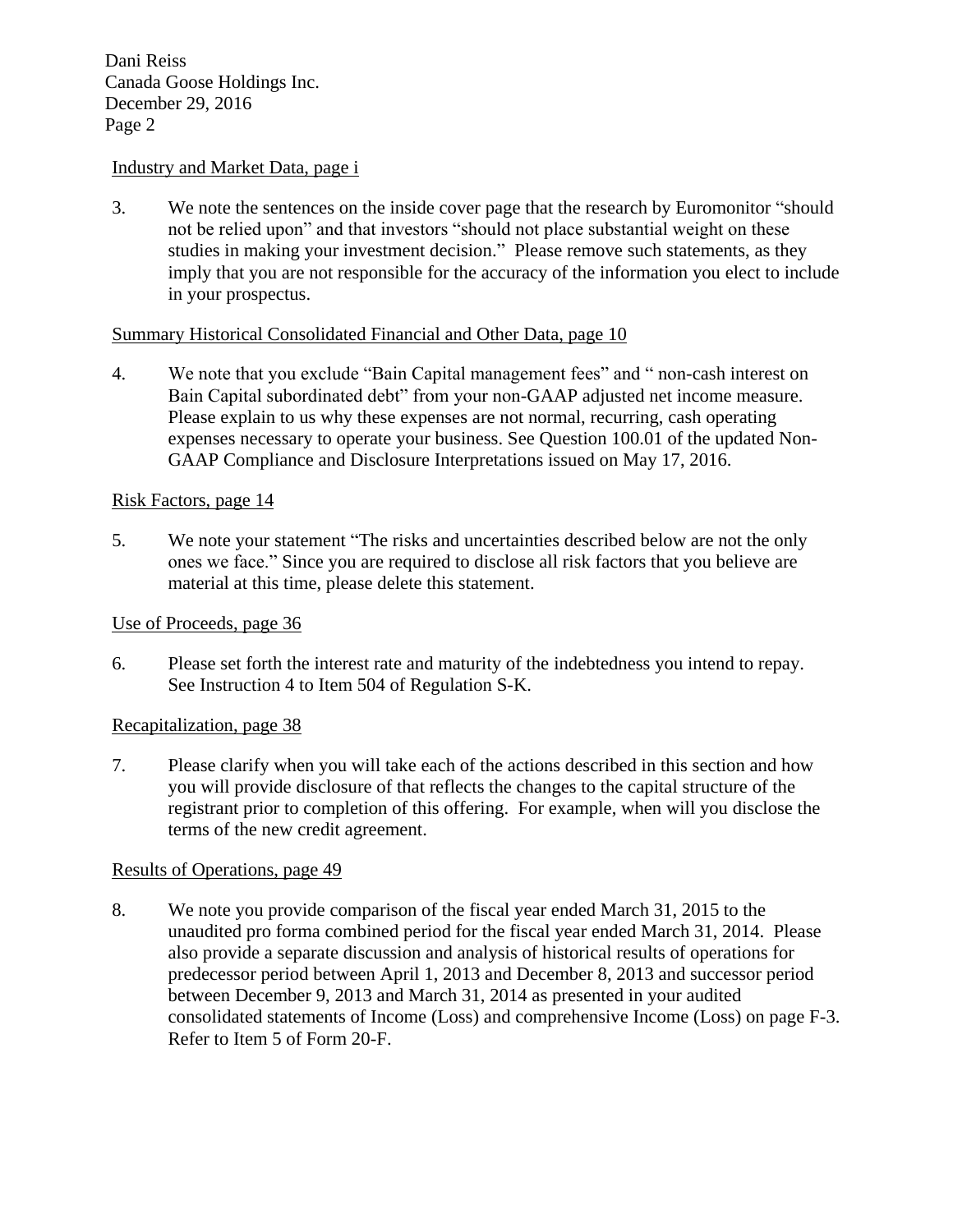- 9. For each of your discussion and analysis of results of operations between periods, please revise your disclosure for the following to the extent material:
	- We note from Note 6 on page F-23 and Note 4 on page F-56 that you present cost of sales, gross profit, selling, general and administrative expenses by segments. Please revise your discussion and analysis of these cost and expenses by segment.
	- We note you provide multiple reasons for the discussion and analysis of changes of various items of your consolidated statements of income (loss) and comprehensive income (loss) between periods. Please individually quantify the significant factors that contributed to the period to period changes. Refer to FRC 501.04 for additional guidance.

# Three Months Ended September 30, 2016 Compared to Three Months Ended September 30, 2016

# Income Taxes, page 50

10. Please revise your disclosure to discuss the higher expected annual effective tax rate in fiscal 2017 and the rate used to estimate the income taxes for the interim periods.

### Fiscal Year Ended March 31, 2016 Compared to Fiscal Year Ended March 31, 2015

### Income Taxes, page 52

11. We note from page F-25 you present \$3,545 for change in manner of recovery in your reconciliation from expected statutory rate to effective tax rate. Please describe the nature of change in manner of recovery and how it relates to "the benefit of a one-time derecognition of a deferred tax liability."

### Cash Flows

### Cash flows from operating activities, page 58

12. Please expand your discussion and analysis of cash flows from operating activities to address and quantify material changes in underlying drivers, rather than merely describing items identified on the face of the consolidated statements of cash flows. Refer to FRC 501.13.b.1 for additional guidance

### Contractual Obligation, page 59

13. Please revise your disclosure to quantify your interest commitments to your credit facility and subordinated debt. In addition, confirm that you have no purchase obligations that are required to be disclosed.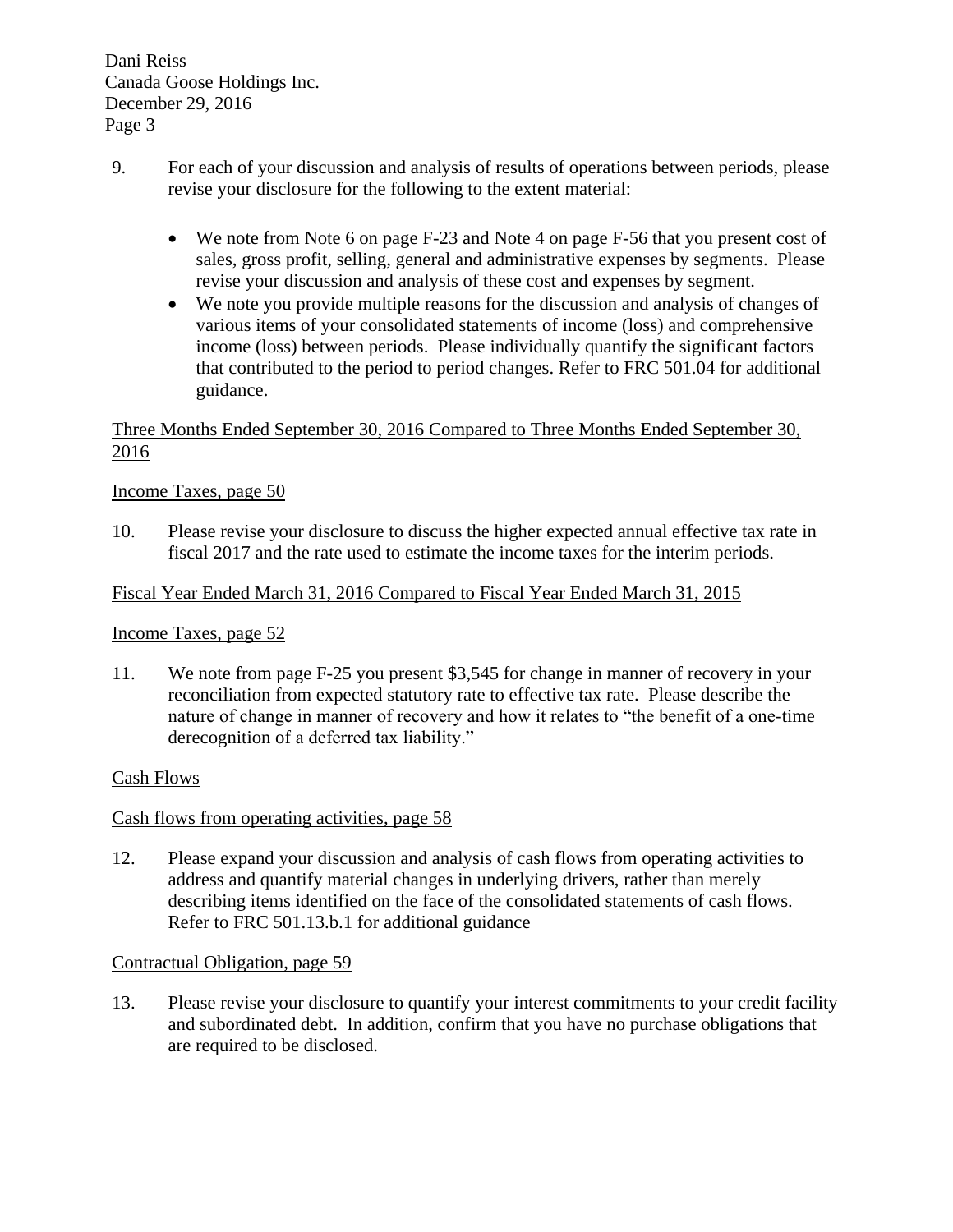### Business, page 65

- 14. Please reconcile your statement on page 66 that you are one of the worlds most desired outerwear brands with your statement in the following paragraph that the vast majority of consumers outside Canada are not aware of Canada Goose.
- 15. Please tell us how you determined which retailers to list in the fifth paragraph on page 72?
- 16. We note you include photographs on page 73 representing Goose People with captions on the photographs. Please provide us with clear images of these photographs and the statements included with the photographs.
- 17. Please clarify what you mean by a holistic omni-channel customer experience in the first paragraph on page 74.

### Certain Relationships and Related Party Transactions, page 98

18. Please revise to indicate the amounts reimbursed to the Manager for out-of-pocket expenses incurred in connection with the provision of the consulting services or advise us why the amounts are not required to be disclosed. Please also indicate the amounts paid to the Manager as a transaction fee in connection with any financing, acquisition, disposition or change of control transactions or advise us why the amounts are not required to be disclosed.

### Consolidated Statements of Income (Loss) and Comprehensive Income (Loss), page F-3

19. We note from page F-34 that Class A and B junior preferred shares and Class A and B senior preferred shares (collectively "preferred shares") will convert automatically into variable number of common shares immediately prior to closing of your offering. Please tell us why you have not presented pro forma earnings per share for the year ended March 31, 2016 and any subsequent interim period presented that gives effect to the automatic conversion of all of your outstanding preferred shares into common shares immediately prior to the closing of your offering.

### Note 17. Equity instruments, page F-34

20. We note from your disclosure that your preferred shares will automatically convert to a variable number of common shares. Please revise your disclosure to describe how the variable number of common shares is calculated for each of your class of preferred shares.

### Signatures

21. Please include the signature of or identify your Controller or Principal Accounting Officer.